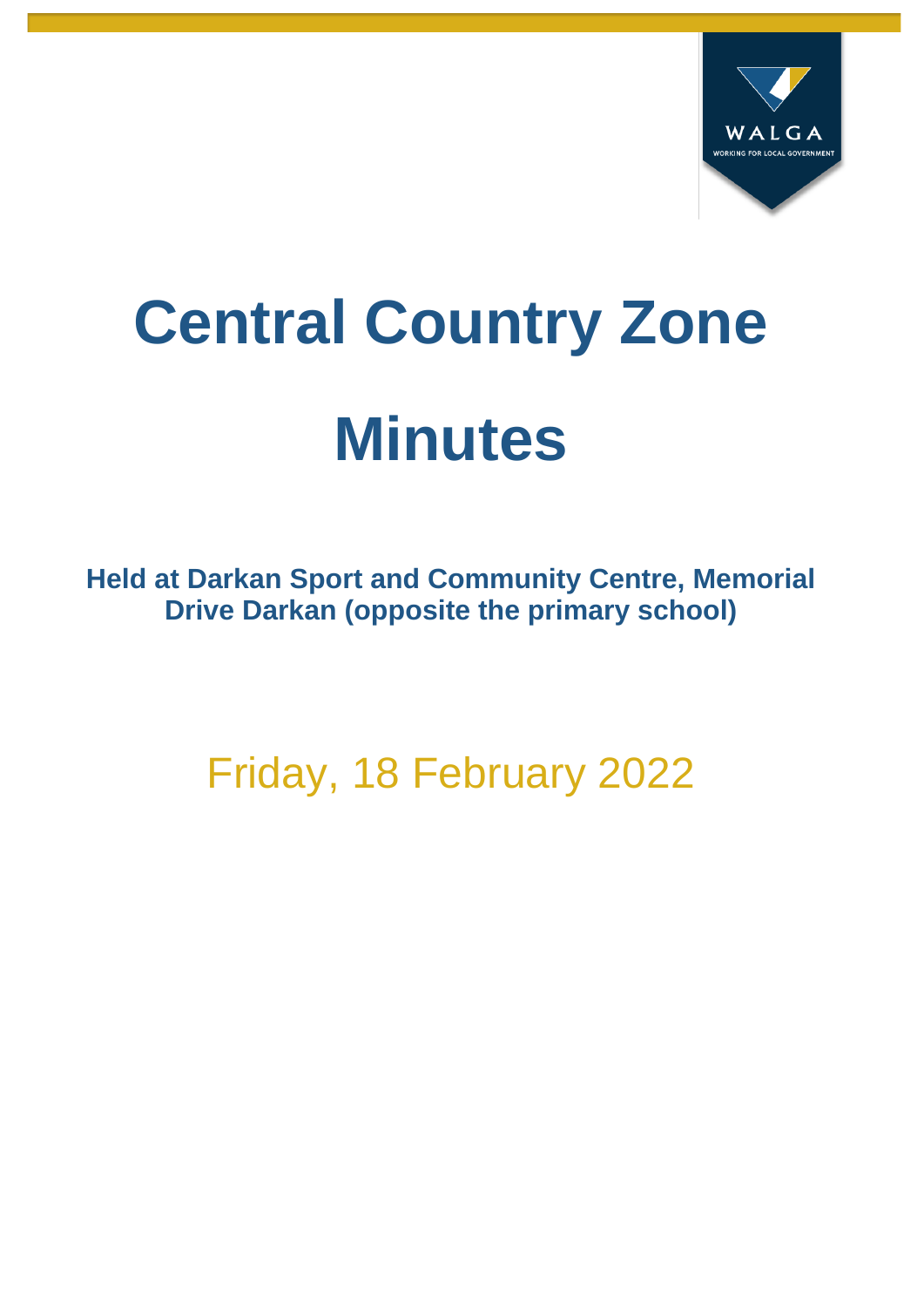## **Table of Contents**

| 1.<br>2.<br>3.<br>4. | 4.1 |                                                                                 |  |  |  |
|----------------------|-----|---------------------------------------------------------------------------------|--|--|--|
| 5.<br>6.             |     |                                                                                 |  |  |  |
|                      | 6.1 | Confirmation of Minutes from the Central Country Zone meeting held Friday 19    |  |  |  |
|                      | 6.2 | Business Arising from the Minutes of the Central Country Zone Meeting Friday 19 |  |  |  |
|                      | 6.3 | Minutes of the Central Country Zone Executive Committee held Thursday 10        |  |  |  |
|                      |     |                                                                                 |  |  |  |
|                      |     |                                                                                 |  |  |  |
|                      |     |                                                                                 |  |  |  |
|                      |     |                                                                                 |  |  |  |
|                      |     |                                                                                 |  |  |  |
|                      | 6.4 | Confirmation of Minutes from the Central Country Zone Meeting of the Executive  |  |  |  |
| 7.                   | 7.1 | WESTERN AUSTRALIAN LOCAL GOVERNMENT ASSOCIATION (WALGA) BUSINESS9               |  |  |  |
|                      | 7.2 |                                                                                 |  |  |  |
|                      | 7.3 | Review of WALGA State Council Agenda's - Matters for Decision  13               |  |  |  |
|                      |     |                                                                                 |  |  |  |
|                      |     |                                                                                 |  |  |  |
|                      |     |                                                                                 |  |  |  |
| 8.                   | 8.1 |                                                                                 |  |  |  |
|                      | 8.2 |                                                                                 |  |  |  |
|                      | 8.3 | Great Southern District Emergency Management Committee (DEMC)  17               |  |  |  |
|                      | 8.4 |                                                                                 |  |  |  |
| 9.                   | 9.1 |                                                                                 |  |  |  |
| 10.<br>11.           |     |                                                                                 |  |  |  |
| 12.                  |     | 12.1 Department of Local Government, Sport and Cultural Industries  18          |  |  |  |
|                      |     |                                                                                 |  |  |  |
|                      |     |                                                                                 |  |  |  |
|                      |     |                                                                                 |  |  |  |
| 13.<br>14.           |     |                                                                                 |  |  |  |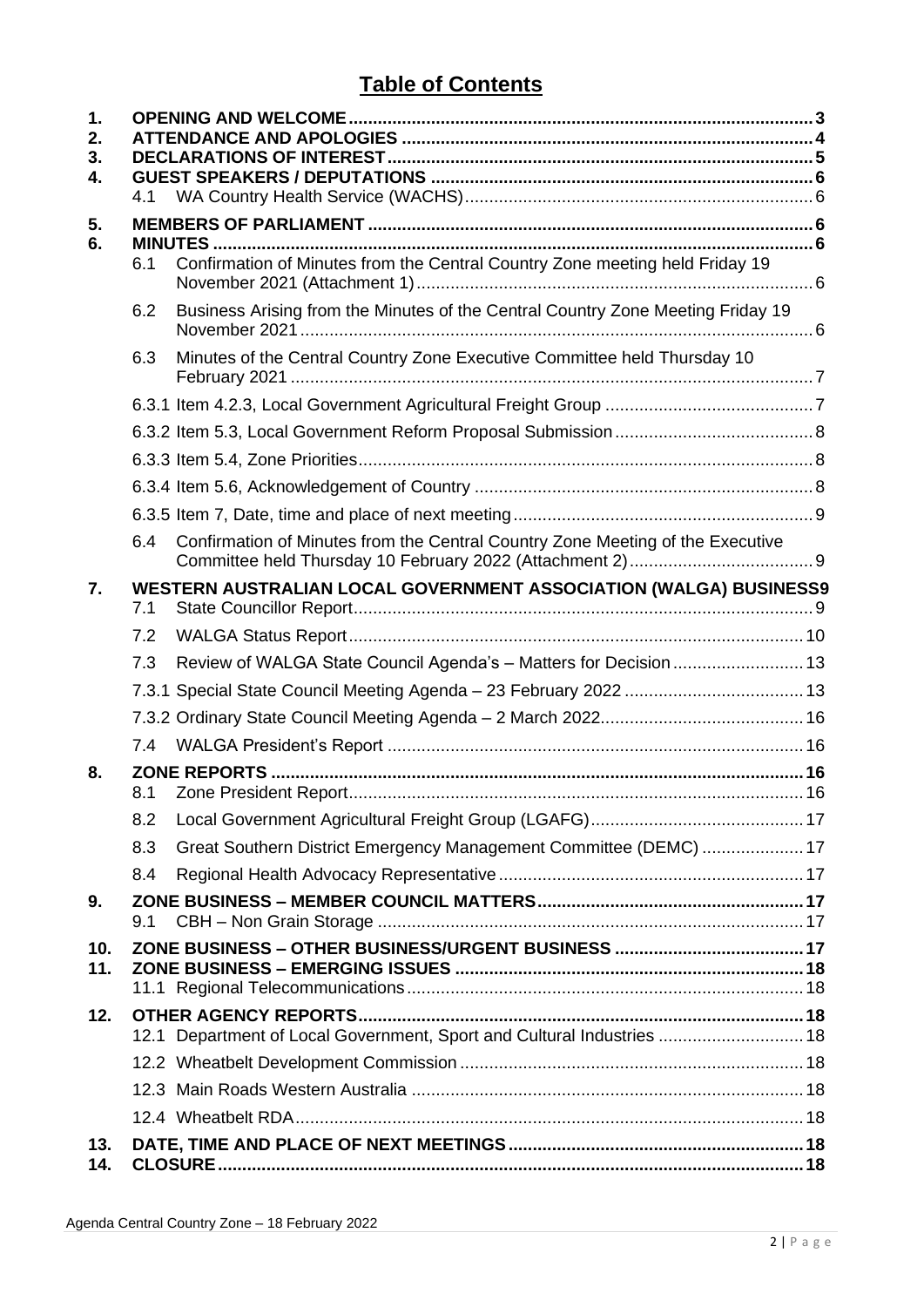# **Central Country Zone**

#### **Meeting was held at Darkan Sport and Community Centre, Memorial Drive Darkan (opposite the primary school)**

**Commenced at 9:36am on Friday, 18 February 2022**

# **Minutes**

#### <span id="page-2-0"></span>**1. OPENING AND WELCOME**

#### **1.1 Announcements**

Covid-19 awareness:

- Ensure you have signed in using the SafeWA app or by written register at the door
- Maintain social distancing where possible
- Wear your mask
- Sanitize regularly

#### **1.2 Housekeeping – Zone Chair**

1. Welcome:

The Zone Chair, Cr Brett McGuiness welcomed Zone members to the meeting and provided OSH/bathroom/exit information to those in attendance.

2. Share your name and Local Government:

To all Delegates, please ensure you call your name and Local Government when taking the floor to allow for accurate Minutes to be recorded.

#### **Noted**

#### **1.3 Host Welcome – President Cr Neil Morrell, Shire of West Arthur**

Shire of West Arthur President Cr Neil Morrell, extended a welcome to Delegates and guests.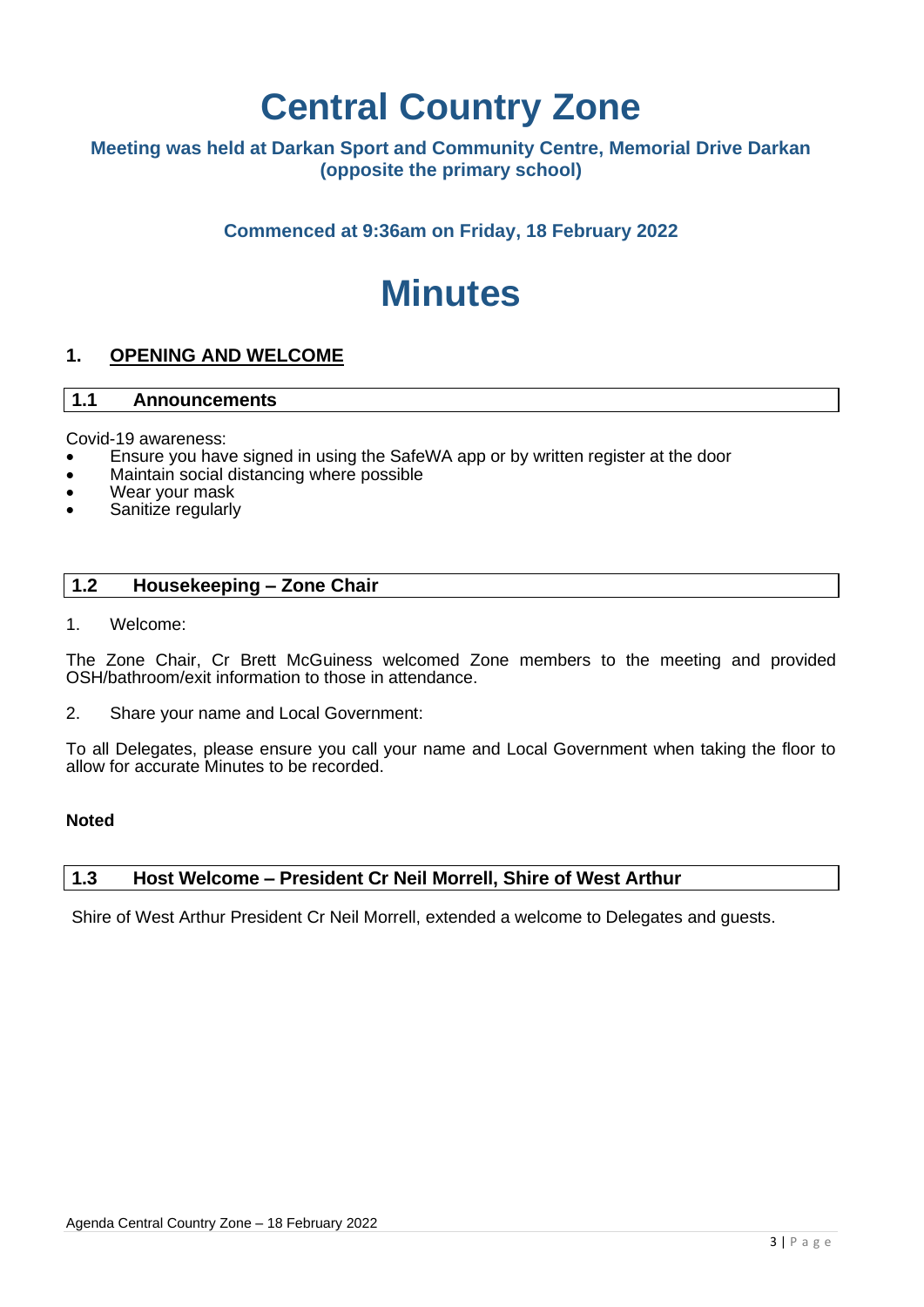### <span id="page-3-0"></span>**2. ATTENDANCE AND APOLOGIES**

#### **Attendance**

#### Central Country Zone Delegates and CEO's

| <b>Shire of Beverley</b>    | <b>President Cr David White</b><br>Deputy President Cr Chris Lawlor<br>Mr Steve Gollan, Chief Executive Officer, non-voting delegate                                                                                                                                                                                                                                                                                                                         |
|-----------------------------|--------------------------------------------------------------------------------------------------------------------------------------------------------------------------------------------------------------------------------------------------------------------------------------------------------------------------------------------------------------------------------------------------------------------------------------------------------------|
| <b>Shire of Brookton</b>    | <b>President Cr Katrina Crute</b><br>Deputy President Cr Neil Walker                                                                                                                                                                                                                                                                                                                                                                                         |
| <b>Shire of Corrigin</b>    | <b>President Cr Des Hickey</b><br>Ms Natalie Manton, Chief Executive Officer, non-voting delegate                                                                                                                                                                                                                                                                                                                                                            |
| <b>Shire of Cuballing</b>   | <b>President Cr Eliza Dowling</b><br>Deputy President Cr Rob Harris<br>Mr Stan Scott, Chief Executive Officer, non-voting delegate                                                                                                                                                                                                                                                                                                                           |
| <b>Shire of Dumbleyung</b>  | President Cr Julie Ramm<br>Deputy President Cr Amy Knight<br>Mr Gavin Treasure, Chief Executive Officer, non-voting delegate                                                                                                                                                                                                                                                                                                                                 |
| <b>Shire of Kulin</b>       | <b>Cr Brad Smoker</b><br>Cr Robbie Bowey<br>Mr Garrick Yandle, Chief Executive Officer, non-voting delegate                                                                                                                                                                                                                                                                                                                                                  |
| <b>Shire of Lake Grace</b>  | Deputy President Cr Ross Chappell<br>Mr Chris Paget, Acting Chief Executive Officer, non-voting delegate                                                                                                                                                                                                                                                                                                                                                     |
| <b>Shire of Pingelly</b>    | <b>President Cr Bill Mulroney</b><br>Mr Andrew Dover, Chief Executive Officer, non-voting delegate                                                                                                                                                                                                                                                                                                                                                           |
| <b>Shire of Quairading</b>  | Cr Brett McGuiness (Chair)<br>Cr Jonathan Hippisley<br>Ms Nicole Gibbs, Chief Executive Officer, non-voting delegate                                                                                                                                                                                                                                                                                                                                         |
| <b>Shire of Wandering</b>   | Mr Ian Fitzgerald, Acting Chief Executive Officer, non-voting delegate                                                                                                                                                                                                                                                                                                                                                                                       |
| <b>Shire of West Arthur</b> | <b>President Cr Neil Morrell</b><br>Mr Vin Fordham-Lamont, Chief Executive Officer, non-voting delegate                                                                                                                                                                                                                                                                                                                                                      |
| <b>Shire of Williams</b>    | Cr Moya Carne<br>Mr Geoff McKeown, Chief Executive Officer                                                                                                                                                                                                                                                                                                                                                                                                   |
| <b>Guests</b>               | Hon Steve Martin MLC, Member for the Agricultural Region<br>Mandy Walker, Director Regional Development, RDA Wheatbelt Inc<br>Rob Cossart, Wheatbelt Development Commission - Chief Executive<br>Officer<br>Ammar Mohammed, A/Regional Manager Wheatbelt, Main Roads<br>Brad Pearce, Operations Manager, Main Roads<br>Wendy Newman, Deputy Board Chair, WACHS<br>Melissa Vernon WACHS, Executive Director Service and Operations Hub<br>Development and EOC |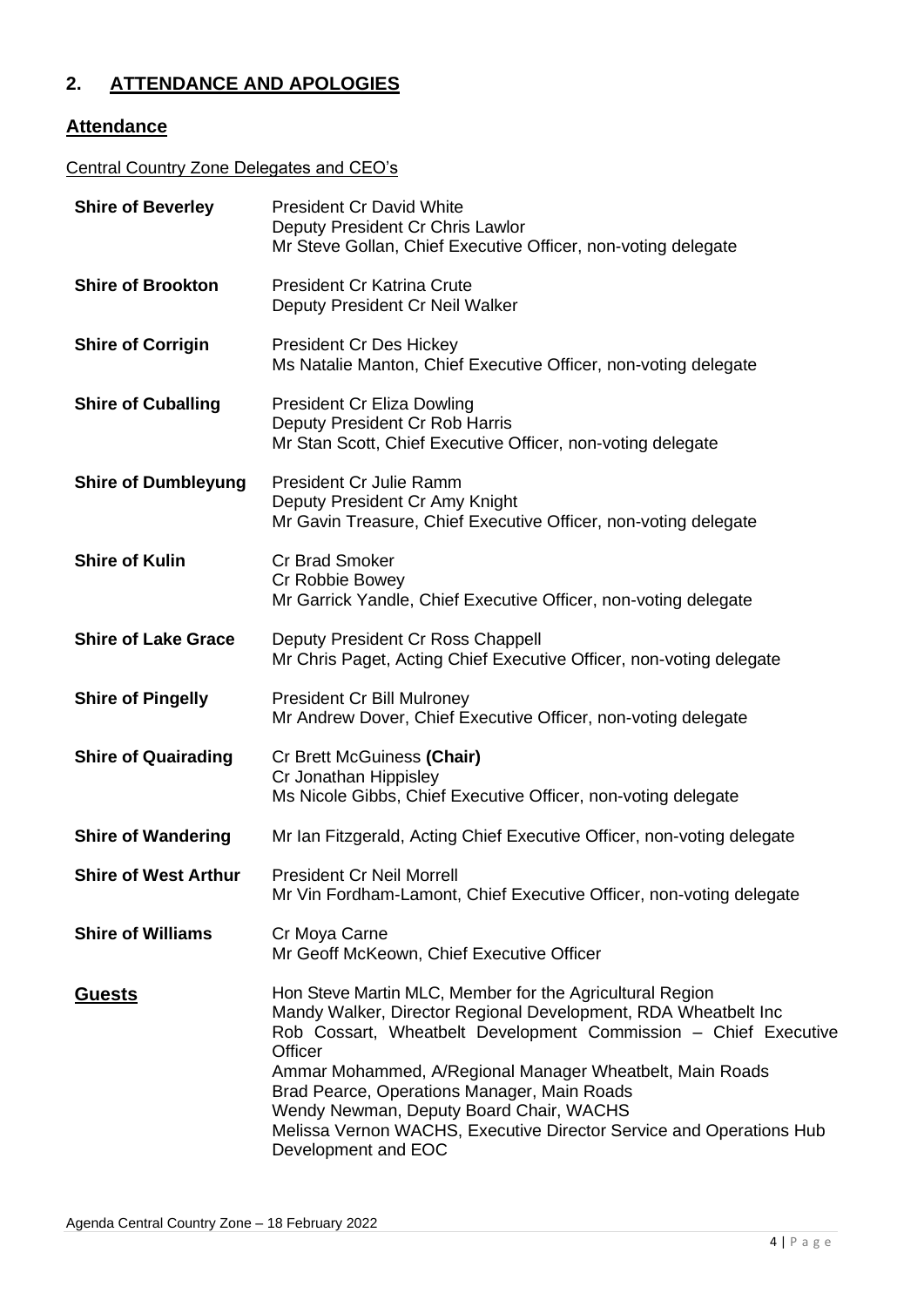| <b>WALGA</b>     | Tony Brown, Executive Manager Governance & Organisational Services<br>Kathy Robertson, Executive Officer Governance                                                                                                                                                                                                                                                                                                                                                                                                                                                                                                                                                                                                                                                                                                                                                                                                                                                                                                                                                                                                                                                                                                                                                                                                                                                                                                                                                                                                                                                                                    |  |  |  |
|------------------|--------------------------------------------------------------------------------------------------------------------------------------------------------------------------------------------------------------------------------------------------------------------------------------------------------------------------------------------------------------------------------------------------------------------------------------------------------------------------------------------------------------------------------------------------------------------------------------------------------------------------------------------------------------------------------------------------------------------------------------------------------------------------------------------------------------------------------------------------------------------------------------------------------------------------------------------------------------------------------------------------------------------------------------------------------------------------------------------------------------------------------------------------------------------------------------------------------------------------------------------------------------------------------------------------------------------------------------------------------------------------------------------------------------------------------------------------------------------------------------------------------------------------------------------------------------------------------------------------------|--|--|--|
| <b>Apologies</b> | Mr Gary Sherry, Chief Executive Officer, Shire of Brookton<br>Deputy President Cr Mike Weguelin, Shire of Corrigin<br>Cr Barry West, Shire of Kulin<br>President Cr Grant Robins, Shire of Kulin<br>President Cr Len Armstrong, Shire of Lake Grace<br>Deputy President Cr Jackie McBurney, Shire of Pingelly<br>President Leigh Ballard, Shire of Narrogin<br>Cr Graham Broad, Shire of Narrogin<br>Mr Dale Stewart, Chief Executive Officer, non-voting delegate, Shire of<br>Narrogin<br>President Cr Phillip Blight, Shire of Wagin<br>Deputy President Cr Gregory Ball, Shire of Wagin<br>Mr Bill Atkinson, Chief Executive Officer, non-voting delegate, Shire of<br>Wagin<br>President Cr Ian Turton, Shire of Wandering<br>Deputy President Cr Paul Treasure, Shire of Wandering<br>President Cr Julie Russell, Shire of Wickepin<br>Deputy President Cr Wes Astbury, Shire of Wickepin<br>Mr Mark Hook, Chief Executive Officer, non-voting delegate, Shire of<br>Wickepin<br>Cr Karen Harrington, Shire of West Arthur<br>President Cr Jarrad Logie, Shire of Williams<br>Hon Mia Davies MLA, Member for Central Wheatbelt (Leader of the<br>Opposition)<br>Hon Martin Aldridge MLC, Member for the Agricultural Region<br>Hon Colin de Grussa MLC<br>Hon Peter Rundle MLA, Member for Roe<br>Kathleen Brown, Electorate Officer, Office of Hon Mia Davies MLA<br>Hon Darren West MLC, Member for the Agricultural Region<br>Hon Sandra Carr MLC, Member for Agricultural Region<br>Rick Wilson MP, Federal Member for O'Connor<br>Hon Shelley Payne MLC, Member for the Agricultural Region |  |  |  |
| <b>Observers</b> | Cr Robyn Lubcke, Shire of West Arthur<br>Cr Graeme Peirce, Shire of West Arthur                                                                                                                                                                                                                                                                                                                                                                                                                                                                                                                                                                                                                                                                                                                                                                                                                                                                                                                                                                                                                                                                                                                                                                                                                                                                                                                                                                                                                                                                                                                        |  |  |  |

#### **Attachments**

The following are provided as attachments to the Minutes:

- 1. WA Country Health Services presentation slides
- 2. State Councillor report
- 3. Local Government Agricultural Freight Group report

State Council special meeting Agenda – via link: [State Council special meeting Agenda February 2022](https://walga.asn.au/getattachment/be0cd704-e07c-446f-93be-47b33269e922/State-Council-Special-Meeting-Agenda-23-February-2022.pdf) State Council Agenda – via link: [State Council Agenda March 2022](https://walga.asn.au/getattachment/4b194053-8aeb-4e8b-ac6f-608427e73dd2/State-Council-Agenda-2-March-2022.pdf)

#### <span id="page-4-0"></span>**3. DECLARATIONS OF INTEREST**

The Zone Chair, Cr Brett McGuinness, declared an impartiality interest to item 4.1 as an employee of WA Country Health Service.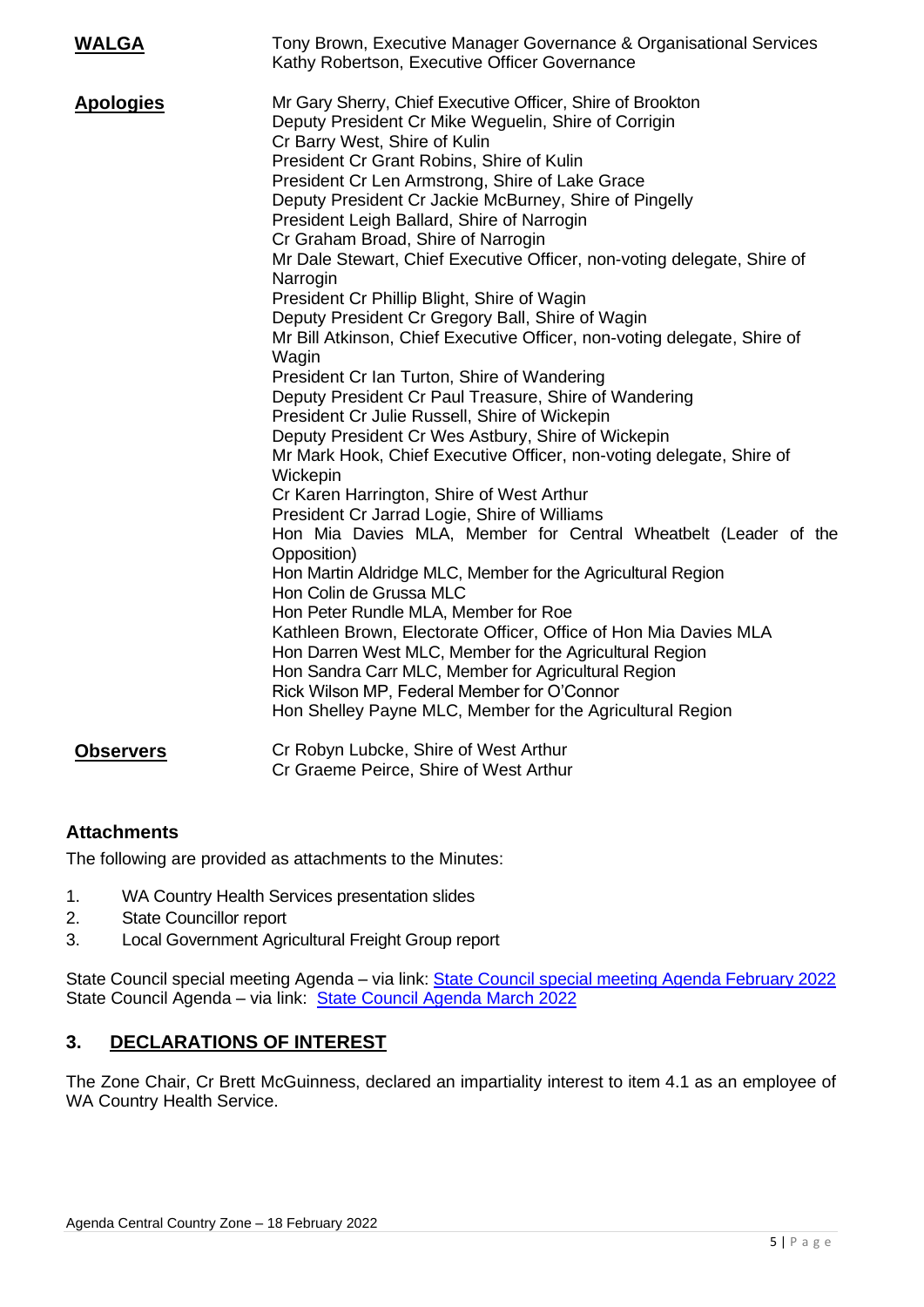#### <span id="page-5-0"></span>**4. GUEST SPEAKERS / DEPUTATIONS**

#### <span id="page-5-1"></span>**4.1 WA Country Health Service (WACHS)**

WACHS provided a presentation regarding COVID preparedness in the regions. The presentation slides are attached.

WACHS representatives providing the presentation were:

- Wendy Newman, Deputy Board Chair, WACHS
- Melissa Vernon WACHS, Executive Director Service and Operations Hub Development and EOC

#### <span id="page-5-2"></span>**5. MEMBERS OF PARLIAMENT**

Hon Steve Martin MLC, Member for the Agricultural Region presented on issues effecting the region including acknowledging all the community effort with the recent bushfires.

#### <span id="page-5-3"></span>**6. MINUTES**

#### <span id="page-5-4"></span>**6.1 Confirmation of Minutes from the Central Country Zone meeting held Friday 19 November 2021 (Attachment 1)**

The Minutes of the Central Country Zone meeting held on Friday 19 November 2021 have previously been circulated to Member Councils.

#### **RESOLUTION**

**Moved: Cr Des Hickey Seconded: President Cr Bill Mulroney**

**That the Minutes of the Central Country Zone meeting held Friday 19 November 2021 are confirmed as a true and accurate record of the proceedings.** 

**CARRIED**

#### <span id="page-5-5"></span>**6.2 Business Arising from the Minutes of the Central Country Zone Meeting Friday 19 November 2021**

#### **6.2.1 Sector ICT Solution (Item 12.1 19 November 2021)**

*Cr Jonathan Hippisley, Shire of Quairading*

Cr Hippisley enquired on the progress of this item.

The Zone Executive Officer advised that WALGA has looked at this matter further and advise of the following:

The idea of an all-of-sector model ICT solution is not viable for the following reasons:

- Different size Local Governments no one size fits all;
- Local Government's being at different levels of need and maturity in the ICT requirements;
- We are unlikely to get the requisite LG buy-in to warrant the investment; and
- The inherent complexity of a custom-built system is time and cost-prohibitive.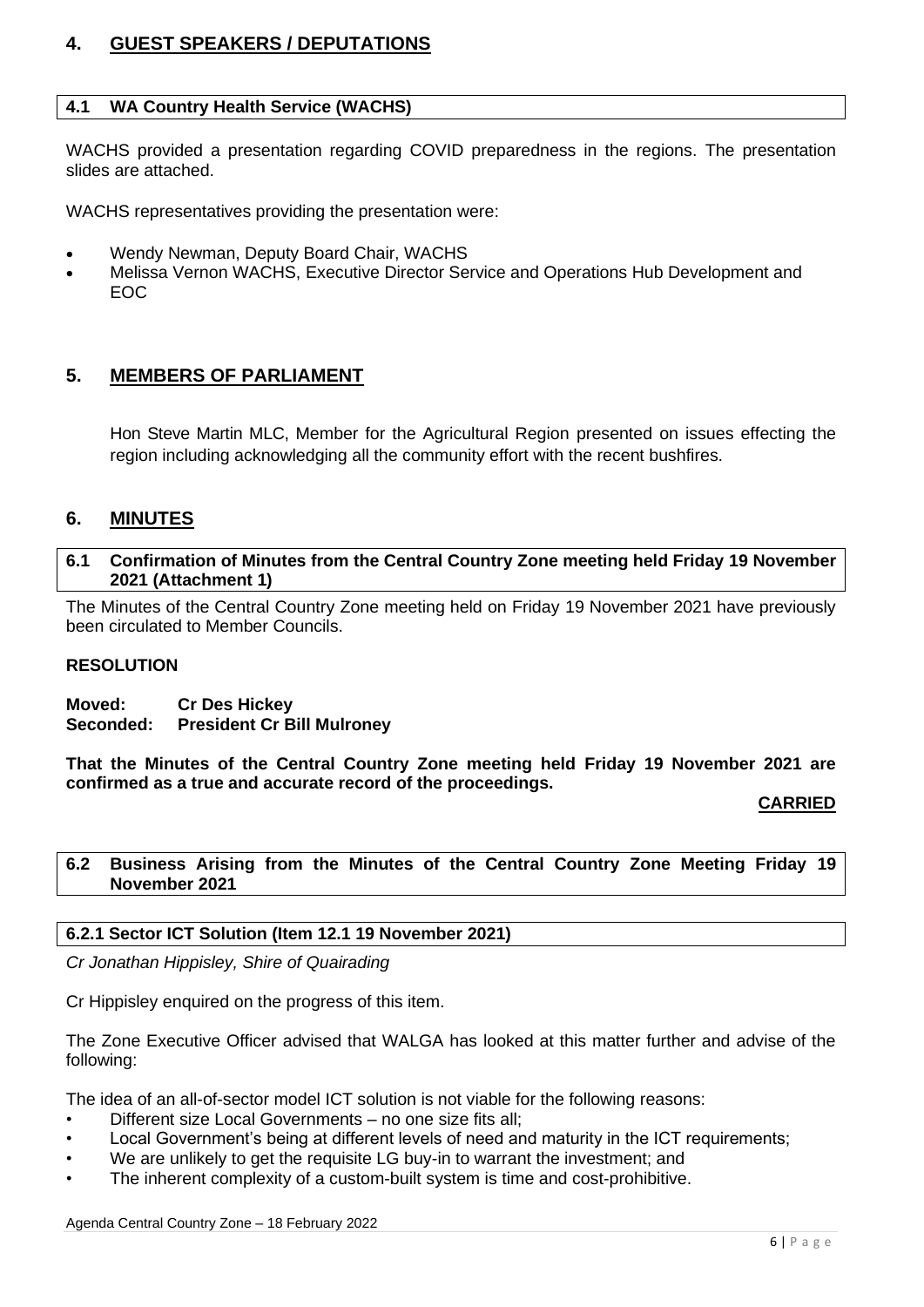A more workable suggestion is for a group of similar size/maturity level Local Governments to engage a consultant to define a model set that meets their needs. Any recommendations could be reviewed by a representative of the LG ICT Managers Network to ensure it is appropriate.

Referring to Cr Hippisley's "Model local government office" paper, it would be expected that the following range of recommendations are achievable:

- Suitable hardware requirements (including remote options where appropriate)
- Suggested lightweight accounting software
- Baseline model directory structure
- Security options
- Backup software and procedures
- Suitable internet options

WALGA would be prepared to assist in facilitating discussions on a shared service model to research this with a group of Local Governments further.

#### **Noted**

#### <span id="page-6-0"></span>**6.3 Minutes of the Central Country Zone Executive Committee held Thursday 10 February 2021**

The recommendations from the Executive Committee Meeting that require Zone consideration have been extracted for the Zones consideration.

#### <span id="page-6-1"></span>**6.3.1 Item 4.2.3, Local Government Agricultural Freight Group**

#### **Background:**

At the November Zone meeting, Cr Crute was nominated as the representative for the Local Government Agricultural Freight Group. At that time, Cr Crute intended to attend meetings to assess the validity of the Group.

#### Executive Comment:

Cr Crute has attended two meetings of the Local Government Agricultural Freight Group. With only a small handful of Members, Cr Crute feels the group lacks direction and robustness in moving items forward. She suggested that if this group, in an expansive form, were to be established under another body it may be more beneficial to the Sector. Cr Crute feels future proofing should be a bigger consideration then what is currently in place, as well as expanding the group to encompass all Freight, not just Agricultural Freight. Membership needs to be reconsidered and expanded on. It was suggested that under the ownership of State Council, a group may be more beneficial. It was then suggested that perhaps a Policy Forum could be established to include the missing elements named above.

#### **RECOMMENDATION**

That the Central Country Zone recommend that the Local Government Agricultural Freight Group be disbanded and request WALGA to consider establishing a policy forum to encompass all Freight issues.

#### **RESOLUTION**

| Moved:    | <b>Cr Katrina Crute</b> |
|-----------|-------------------------|
| Seconded: | <b>Cr Des Hickey</b>    |

<span id="page-6-2"></span>**That the Central Country Zone recommend that the Local Government Agricultural Freight Group be disbanded and request WALGA to consider establishing a policy forum to encompass all Freight issues.**

#### **CARRIED**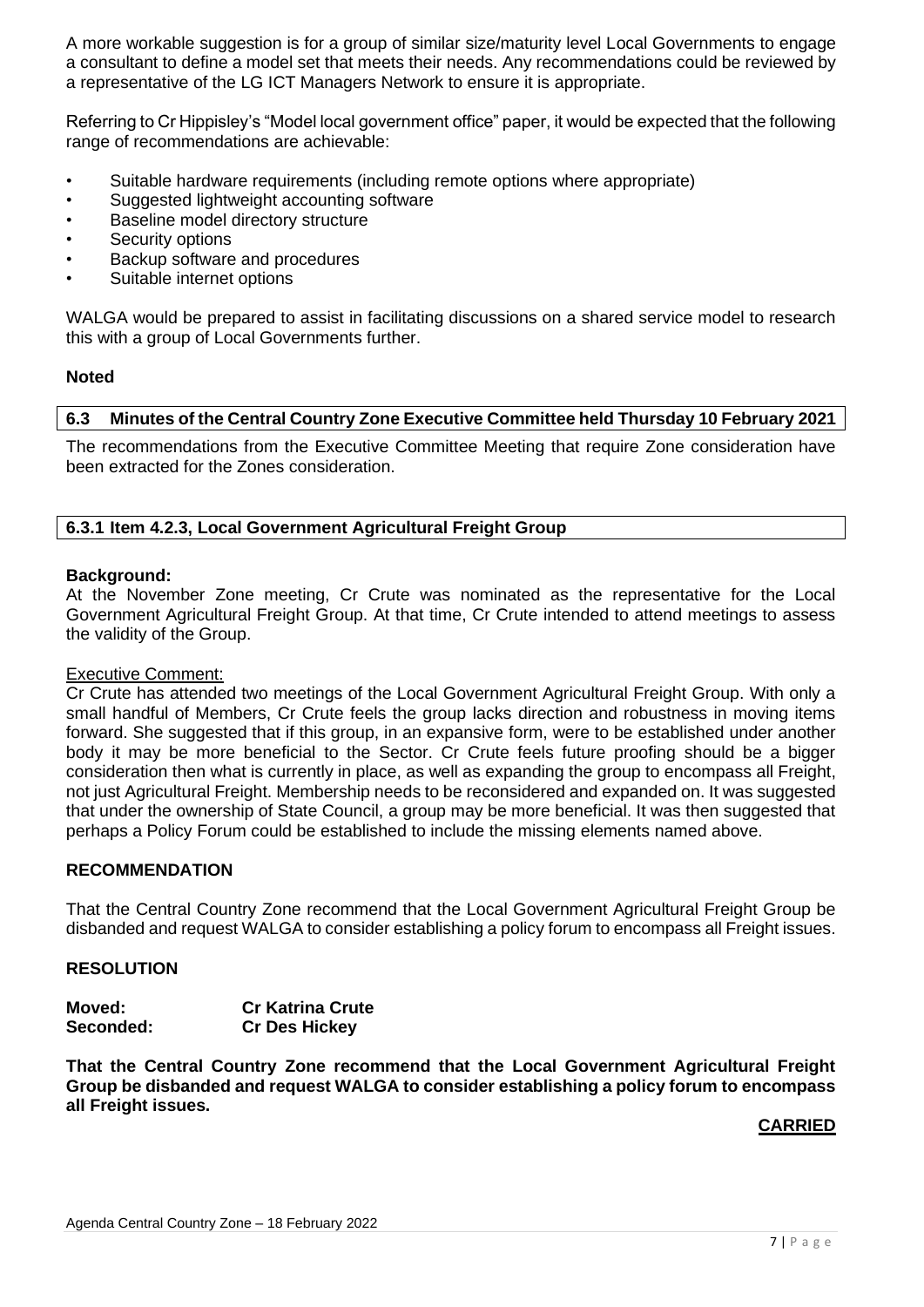#### **Background:**

The Committee considered the Local Government Reform Proposal and have provided a recommendation for the Zones consideration.

Please refer to item 7.3.1 of this agenda.

#### <span id="page-7-0"></span>**6.3.3 Item 5.4, Zone Priorities**

#### **Background:**

The Executive Committee debriefed on recent events in Local Government, specifically Natural Disasters and Housing. The following two items have been recommended to be added to the list of Zone Priorities for the coming 12 months.

- *1. Telecommunications*
- *2. Disaster Preparedness*

The following is the complete list of Zone priorities:

- *1. Local Government Act – New Act or Amendments*
- *2. Red Tape Reduction*
- *3. Regional Collaboration and resource sharing*
- *4. Local Government staff shortages*
- *5. Housing*
- *6. Work Health & Safety*
- *7. Telecommunications*
- *8. Disaster Preparedness*

#### **RECOMMENDATION**

That the Zone add the following subjects to the list of Zone priorities:

- Telecommunications
- Disaster Preparedness

#### **RESOLUTION**

| Moved:    | <b>Cr Julie Ramm</b>  |
|-----------|-----------------------|
| Seconded: | <b>Cr David White</b> |

**That the Central Country Zone add the following subjects to the list of Zone priorities:**

- **Telecommunications**
- **Disaster Preparedness**

#### **CARRIED**

#### <span id="page-7-1"></span>**6.3.4 Item 5.6, Acknowledgement of Country**

#### **Background:**

The Committee were asked to be consider introducing an *Acknowledgment of Country* at the beginning of Zone meetings.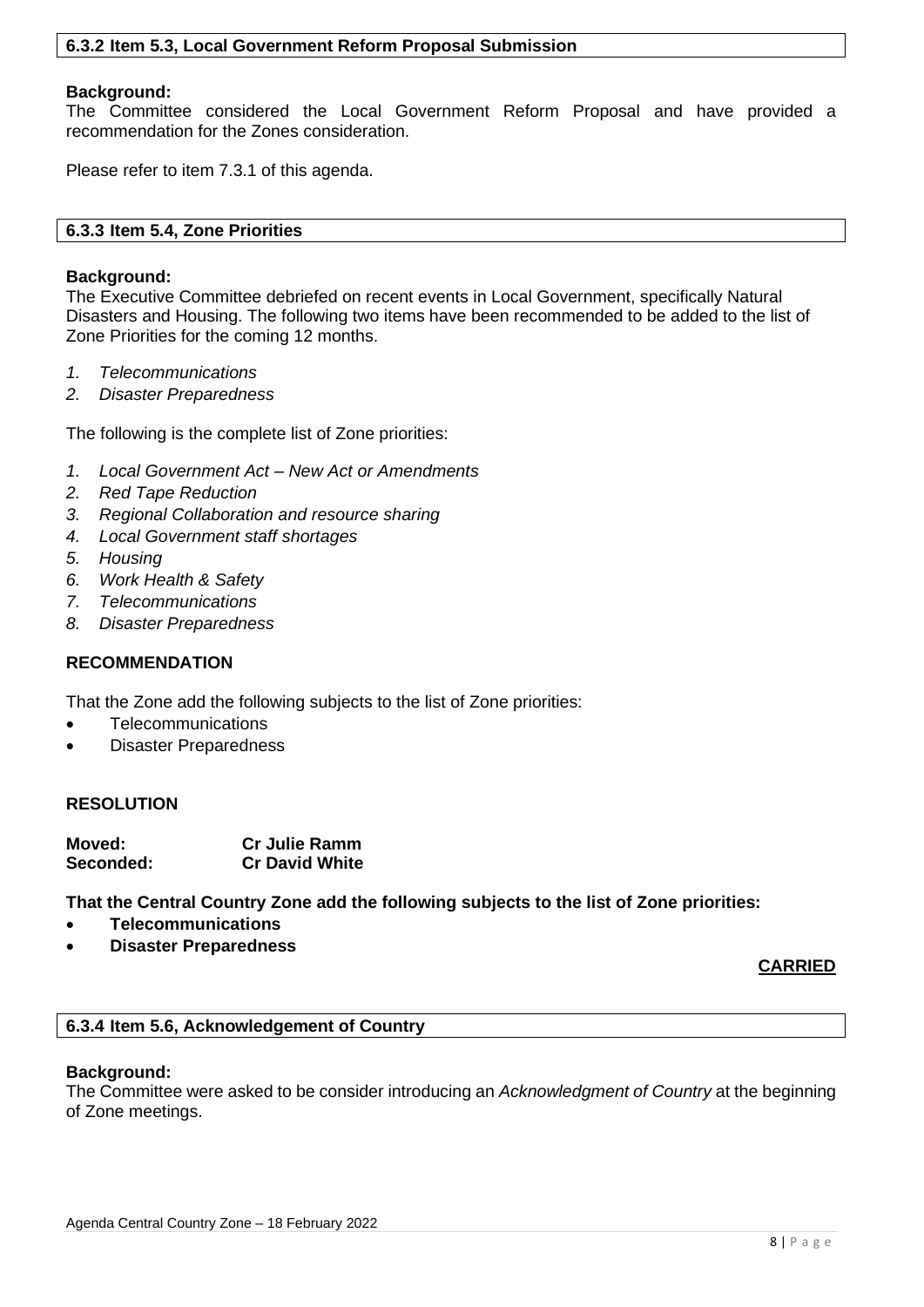#### **RECOMMENDATION:**

That the Host Local Government be encouraged to provide an Acknowledgement of Country however this is at the discretion of the hosting Local Government.

#### **RESOLUTION**

| Moved:    | <b>President Cr Bill Mulroney</b> |
|-----------|-----------------------------------|
| Seconded: | <b>Cr Julie Ramm</b>              |

**That the Host Local Government be encouraged to provide an Acknowledgement of Country however this is at the discretion of the hosting Local Government.** 

**CARRIED**

<span id="page-8-0"></span>

| 6.3.5 Item 7, Date, time and place of next meeting |  |
|----------------------------------------------------|--|
|                                                    |  |
|                                                    |  |
|                                                    |  |

#### **Background:**

The Committee discussed having this meeting online. As WA has not been directed into Lockdown, the meeting is going ahead in person. In preparation for moving online should that need to happen for a future meeting, the Committee have requested the Executive Officer to assess Members resources to successfully join a Zone meeting online. A survey will be sent to all CEO's shortly after the meeting.

#### **Noted**

#### <span id="page-8-1"></span>**6.4 Confirmation of Minutes from the Central Country Zone Meeting of the Executive Committee held Thursday 10 February 2022 (Attachment 2)**

The remaining items from the Minutes of the Central Country Zone Executive Committee Meeting held on Thursday 10 February 2022 are for endorsement.

#### **RESOLUTION**

**Moved: Cr Katrina Crute Seconded: Cr Des Hickey**

**That the remaining items from the Minutes of the Central Country Zone Executive Committee meeting held Thursday 10 February 2022 be endorsed.**

**CARRIED**

#### <span id="page-8-2"></span>**7. WESTERN AUSTRALIAN LOCAL GOVERNMENT ASSOCIATION (WALGA) BUSINESS**

*Zone delegates to consider the Matters for Decision contained in the WA Local Government Association State Council Agenda and put forward resolutions to Zone Representatives on State Council*

#### <span id="page-8-3"></span>**7.1 State Councillor Report**

*Cr Phillip Blight was an apology for the meeting, however Cr Blight provided a report as attached.*

#### **RECOMMENDATION**

**Moved: Cr Jonathan Hippisley Seconded: President Cr Bill Mulroney**

**That the State Councillor Report be received.**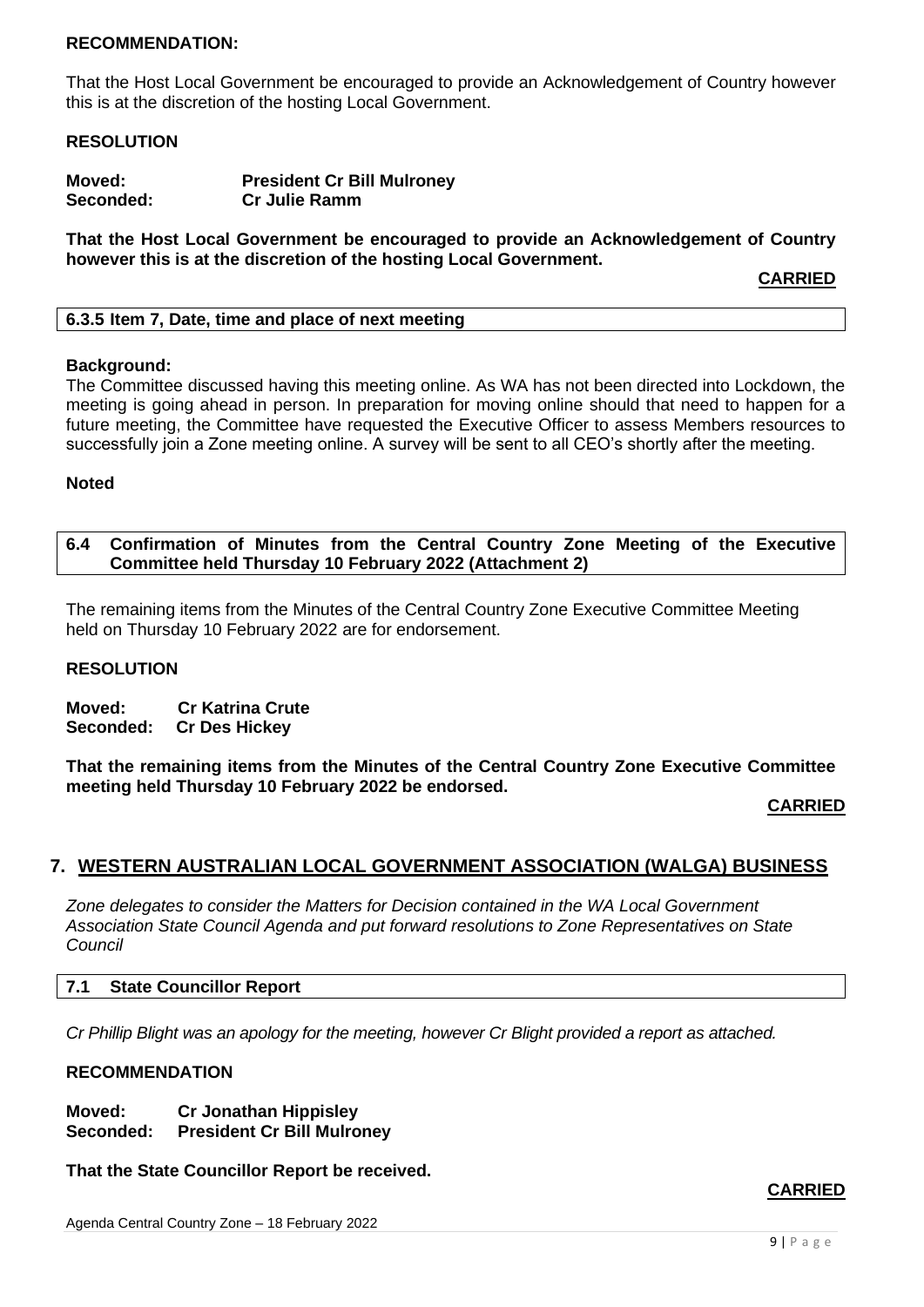#### **7.2 WALGA Status Report**

*By Tony Brown, Executive Officer*

#### **BACKGROUND**

Presenting the Status Report for February 2022 which contains WALGA's responses to the resolutions of previous Zone Meetings.

## **CENTRAL COUNTRY ZONE STATUS REPORT FEBRUARY 2022**

<span id="page-9-0"></span>

| <b>Zone</b>      | <b>Agenda Item</b>                                                                                        | <b>Zone Resolution</b>                                                                                                                                                                                                                                                  | <b>WALGA Response</b>                                                                                                                                                                                                                                                                                                                                                                                                                                                   | <b>Update</b> | <b>WALGA Contact</b>                                                                                                             |
|------------------|-----------------------------------------------------------------------------------------------------------|-------------------------------------------------------------------------------------------------------------------------------------------------------------------------------------------------------------------------------------------------------------------------|-------------------------------------------------------------------------------------------------------------------------------------------------------------------------------------------------------------------------------------------------------------------------------------------------------------------------------------------------------------------------------------------------------------------------------------------------------------------------|---------------|----------------------------------------------------------------------------------------------------------------------------------|
| <b>Central C</b> | 2019 Nov 29<br>Zone Agenda Item<br>10.8 Western<br>Australia's Share of<br>Fuel Excise                    | That WALGA prepares and endorses a strategy to<br>obtain transparency of the distribution of the fuel<br>excise with the intent to maximise the return to<br>Western Australia for road maintenance.                                                                    | The resolution was been referred to the Infrastructure Policy Team<br>and based on direction provided further research to support an<br>advocacy position is being carried out.<br>The Association met with the RAC and received access to a 2020<br>revision of a report commissioned by the RAC quantifying motorist<br>taxation and Federal Government investment in WA transport<br>infrastructure.                                                                 | Ongoing       | lan Duncan<br><b>Executive Manager</b><br><b>Infrastructure</b><br>iduncan@walga.asn.au<br>9213 2031                             |
| <b>Central C</b> | 2021 19 November<br>Zone Agenda Item<br>10.3 Police Resources<br>in the Region                            | That the CCZ call upon WALGA to advocate to State<br>Government on the shortage of police and housing in<br>regional and remote areas.                                                                                                                                  | WALGA continues to undertake advocacy work in relation to<br>Government Regional Officer Housing (GROH) including regular<br>meetings with the Dept Communities, identification of critical areas of<br>need, four- year forecasts and Commercial Team development of<br>preferred supplier for Modular Housing.<br>WALGA will undertake further research to scope the extent of the<br>policing issues in the district and provide further information to the<br>Zone. | February 2022 | <b>Nicole Matthews</b><br>A/Executive Manager,<br>Strategy, Policy and<br><b>Planning</b><br>nmatthews@walga.asn.au<br>9213 2039 |
| <b>Central C</b> | 2021 20 August Zone<br>Agenda Item 8.4<br>Social Housing<br>Economic Recovery<br>Package Grant<br>Funding | That the Zone notes:<br>Local Governments are eligible for grants to<br>support the construction, refurbishment and<br>maintenance of community housing properties<br>as part of the State Government's Social<br>Housing Economic Recovery Package<br>(SHERP) Program. | A total of \$57 million in SHERP refurbishment grants were announced<br>on<br>25 January 2022. Three of the 8 Local Governments that applied for<br>SHERP refurbishment grants were successful: Shires of<br>Donnybrook-Balingup, Williams and Boyup Brook.<br>An announcement of funding for new builds has been delayed until<br>April 2022.                                                                                                                          | February 2022 | <b>Nicole Matthews</b><br>A/Executive Manager,<br>Strategy, Policy and<br><b>Planning</b><br>nmatthews@walga.asn.au<br>9213 2039 |

WALGA WORKING FOR LOCAL GOVERNMENT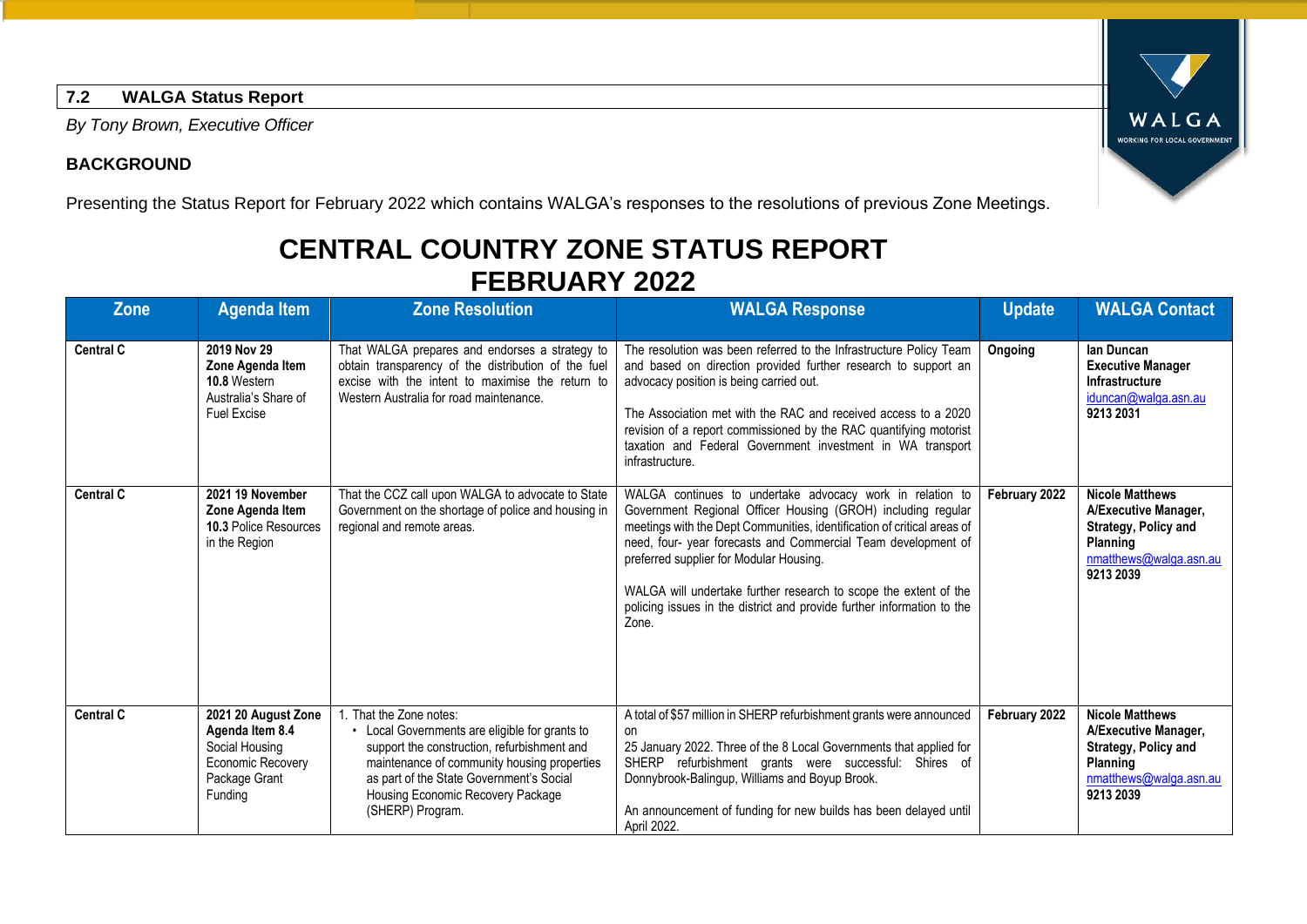|                  |                                                                                                                               | The next round of SHERP grants open on<br>Wednesday 1 September 2021.<br>The Department of Communities will provide<br>further information on the SHERP grants at a<br>WALGA webinar to be held at 1:30pm on<br>Wednesday 1 September.<br>2. Request WALGA to advocate for more State<br>funding for housing in the regions. |                                                                                                                                                                                                                                                                                                                                                                                                                                                                                                                                                                                                                                                                                                                                                                                                                                                                                                                                                                                                                                                                                                                                                                                                                                |               |                                                                                                                                       |
|------------------|-------------------------------------------------------------------------------------------------------------------------------|------------------------------------------------------------------------------------------------------------------------------------------------------------------------------------------------------------------------------------------------------------------------------------------------------------------------------|--------------------------------------------------------------------------------------------------------------------------------------------------------------------------------------------------------------------------------------------------------------------------------------------------------------------------------------------------------------------------------------------------------------------------------------------------------------------------------------------------------------------------------------------------------------------------------------------------------------------------------------------------------------------------------------------------------------------------------------------------------------------------------------------------------------------------------------------------------------------------------------------------------------------------------------------------------------------------------------------------------------------------------------------------------------------------------------------------------------------------------------------------------------------------------------------------------------------------------|---------------|---------------------------------------------------------------------------------------------------------------------------------------|
| <b>Central C</b> | 2020 February 21<br>Zone Agenda Item<br>12.1 General<br><b>Practitioner Services</b><br>in Rural Areas - Shire<br>of Corrigin | That WALGA be requested to investigate tendering<br>issues around General Practitioner Services in Rural<br>Areas with consideration given to including an<br>exemption from tendering for such services under the<br>Local Government (Functions and General)<br>Regulations 1996.                                          | WALGA has included this item in the draft submission on Local<br>Government legislative reform proposals.<br>WALGA's policy position is as per below;<br>WALGA advocates for the inclusion of a tender exemption for<br>General Practitioner (GP) services under Part 4, Division 2 of the<br>Local Government (Functions and General) Regulations 1996, to<br>support Local Governments retain necessary primary health care<br>services for their communities; and<br>1.<br>Undertake additional research in support of the Advocacy<br>Position with the following aims:<br>a. Identify State and Federal Government policy settings and<br>other factors contributing to gaps in primary health<br>care services in regional communities; and<br>b. Quantify the number of regional Local Governments that<br>have current contracts, or are proposing to enter<br>into contracts, for General Practitioner services and<br>the associated costs to Local Government incurred.<br>The Office of the Minister for Local Government has advised that they<br>are interested in establishing a Roundtable on the issue of GP<br>services for Rural Local Governments. Further information will be<br>provided when available. | February 2022 | <b>Tony Brown</b><br><b>Executive Manager</b><br>Governance and<br><b>Organisational Services</b><br>9213 2051<br>tbrown@walqa.asn.au |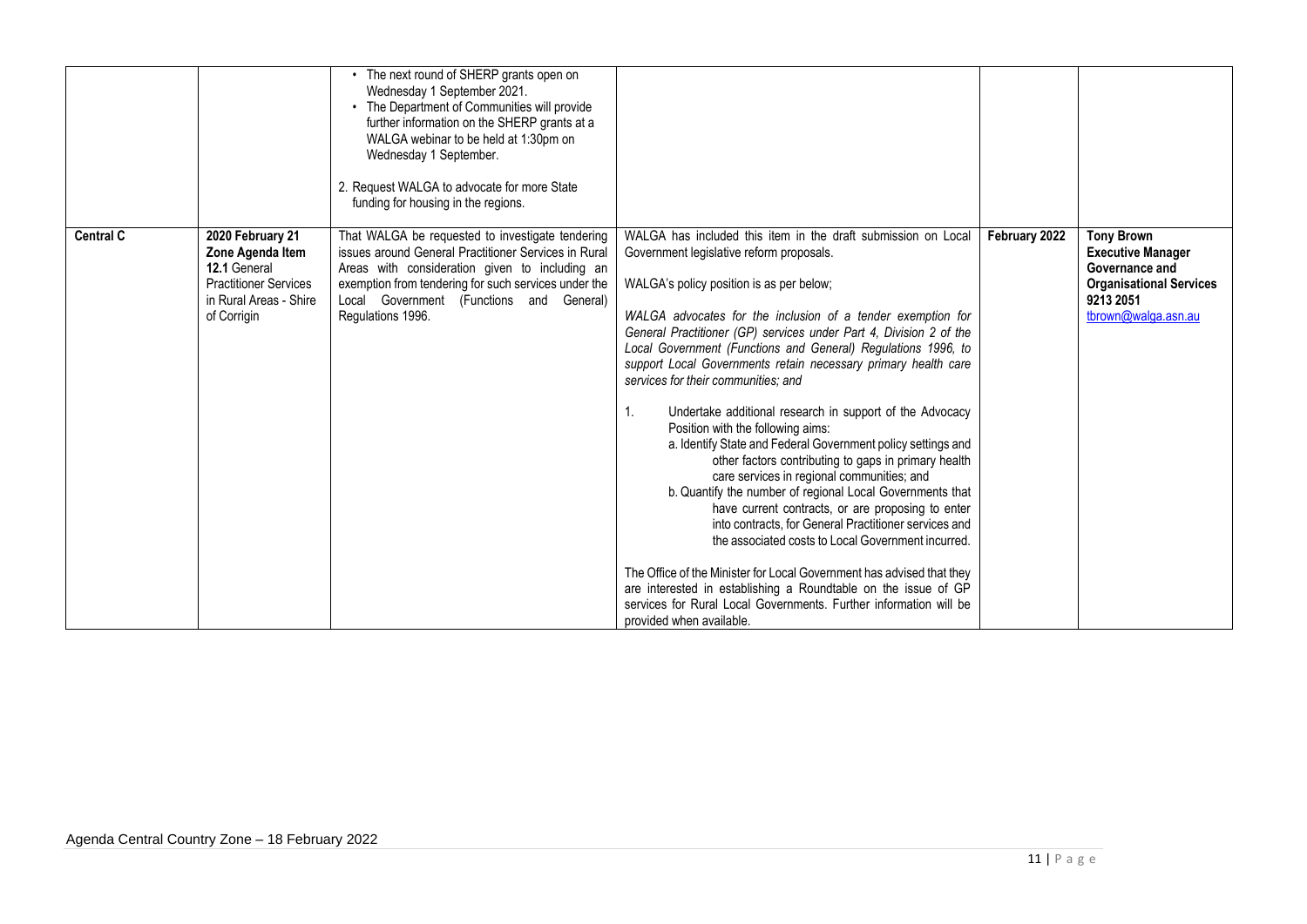| <b>Central C</b><br>2021 19 November<br>Zone Agenda Item<br>12.1 Sector ICT<br>solution | That the Zone request WALGA to research providers<br>and the viability of an in-house IT system. | The zone suggestion of a stand-alone IT system to meet the needs<br>of Local Government is the ideal model for the sector. However the<br>complexity of such a system and the required development time and<br>costs is prohibitive. Engaging a supplier-provided system, of which all<br>development risk is retained by a third party, remains the most<br>prudent use of public funds. If the sector was to seek to develop its<br>own system, separate to existing suppliers, it is recommended that it<br>should be undertaken on a national basis, with the pre-commitment | February 2022 | <b>Craig Hansom</b><br>A/Executive Manager,<br><b>Commercial</b><br>chansom@walqa.asn.au<br>9213 2061 |
|-----------------------------------------------------------------------------------------|--------------------------------------------------------------------------------------------------|----------------------------------------------------------------------------------------------------------------------------------------------------------------------------------------------------------------------------------------------------------------------------------------------------------------------------------------------------------------------------------------------------------------------------------------------------------------------------------------------------------------------------------------------------------------------------------|---------------|-------------------------------------------------------------------------------------------------------|
|                                                                                         |                                                                                                  | from the overwhelming majority of Local Governments across all<br>jurisdictions to switch to the system, so to provide the scale to warrant<br>investment as would be required. To this end, WALGA could raise<br>the issue at ALGA meeting of state associations to gauge wider<br>sector interest.                                                                                                                                                                                                                                                                             |               |                                                                                                       |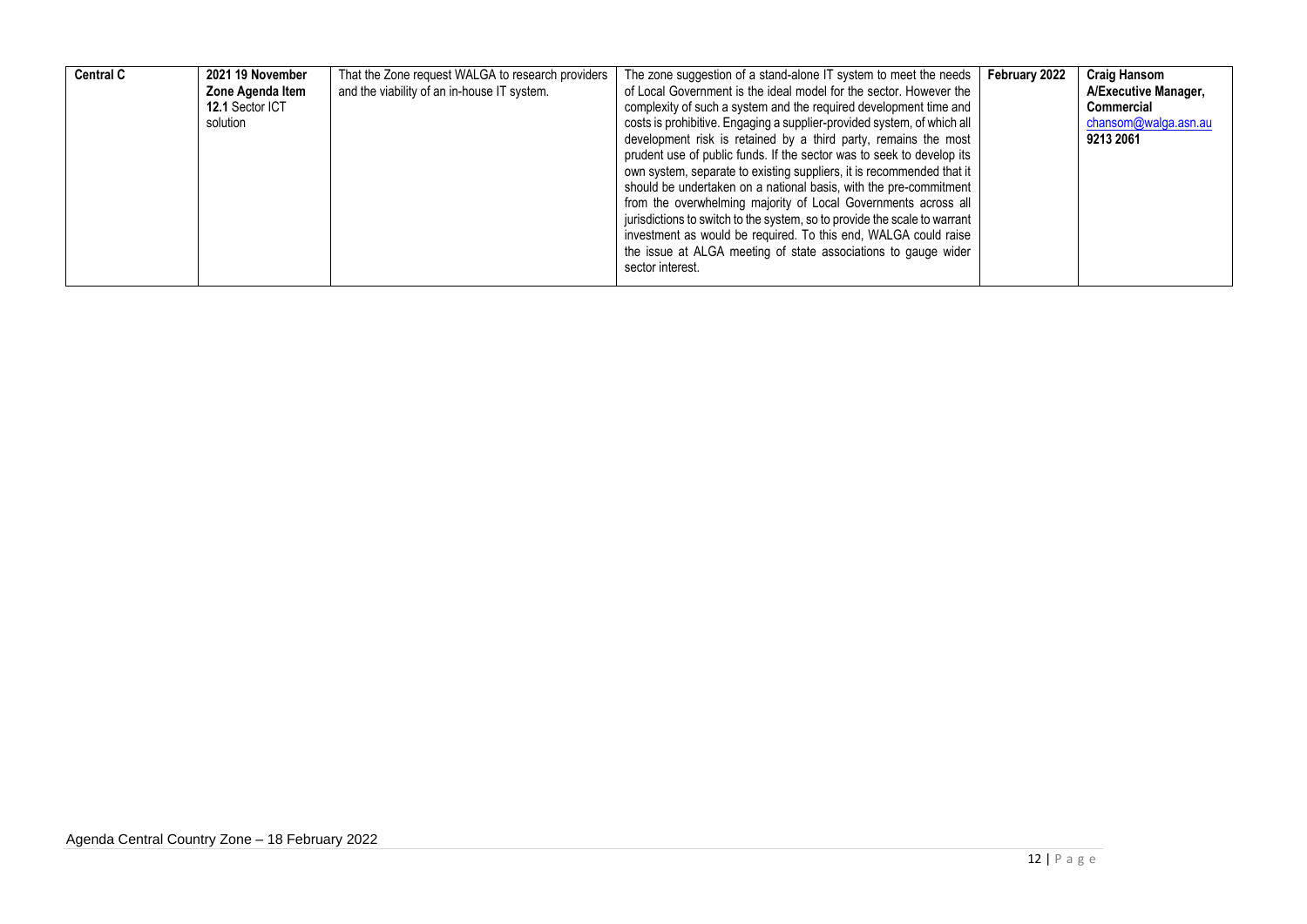#### **ZONE COMMENT**

This is an opportunity for Member Councils to consider the response from WALGA in respect to the matters that were submitted at the previous Zone Meeting.

#### **RESOLUTION**

**Moved: Cr Julie Ramm Seconded: Cr Des Hickey**

**That the Central Country Zone WALGA February 2022 Status Report be noted.**

**CARRIED**

#### <span id="page-12-0"></span>**7.3 Review of WALGA State Council Agenda's – Matters for Decision**

#### <span id="page-12-1"></span>**7.3.1 Special State Council Meeting Agenda – 23 February 2022**

The full State Council Agenda can be found via link: State Council Special Meeting Agenda 23 February [2022](https://walga.asn.au/getattachment/be0cd704-e07c-446f-93be-47b33269e922/State-Council-Special-Meeting-Agenda-23-February-2022.pdf) and attached (Attachment 3).

The Zone is able to provide comment or submit an alternative recommendation that is then presented to the State Council for consideration.

#### **Matters for Decision**

#### **3.1 Local Government Reform Proposal Submission**

WALGA Recommendation

- 1. That the recommendations contained in the '*Local Government Reform Proposal Submission*' be endorsed.
- 2. That WALGA:

a. seek assurance from the Minister for Local Government that further detail on the proposed reforms will be provided to the sector for comment prior to the formulation of a draft Local Government Act Amendment Bill; and

b. seek a formal commitment from the Minister for Local Government that WALGA actively participates in the legislative drafting process necessary to formulate a draft Local Government Act Amendment Bill.

#### **Executive Committee Consideration**

The Executive Committee considered this item in detail and have raised items that they would like amended to the WALGA recommendation for the Zones consideration as per below:

Item 1.6 Vexatious complaints

Supports the proposed reforms and provides the following comments.

- 1. The Information Commissioner should also have the power to declare repeated FOI requests as vexatious.
- 2. Legislation to include the ability of a person to lodge an appeal with the Inspector.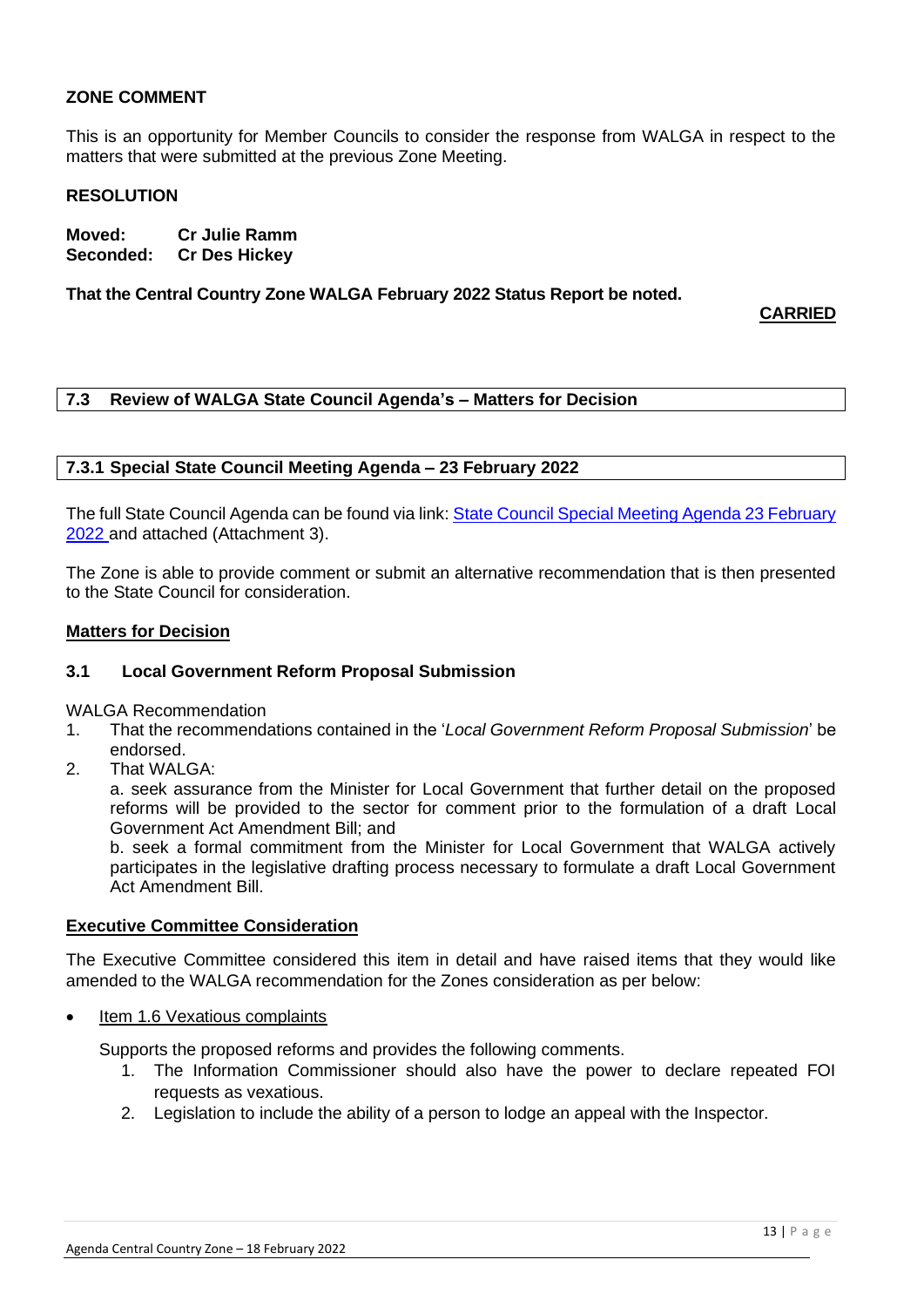#### Item 1.7 Minor Other reforms

Supports the proposed reforms however do not support the Minister being the author/publisher of guidance notices.

Initial guidance notices should be published by the DG, Dept of Local Government, with subsequent corrective guidance notices coming from the Inspector.

Any guidance advice/notices provided should recognise its resourcing implications.

#### Item 3.1 Recording and Live Streaming Council meetings

#### Not supported.

Believe it would curtail free discussion and that meetings would become stilted due to some participants feeling self-conscious. This may result in members having informal discussions before meetings to determine outcomes and may stifle free debate. At the other end of the spectrum, it may result in some members grandstanding (because they know they have a wider audience to play to) and to use the public exposure as a means to solicit support for re-election and to generally cultivate a public profile for whatever reason, rather than focussing on the most legitimate outcomes. Likely to create more problems for the sector and its image. Submission of recordings to DLGSC would be another "Red Tape" task and smacks of "Big Brother". A further disincentive for people to run for Council.

#### Item 3.2 Recording All votes

Proposed reforms not supported for following reasons.

- 1. As an Elected Member, they are required (under roles and responsibilities) to support the decisions of Council.
- 2. If someone feels strongly, they can request their vote/name to be recorded.
- 3. If the vote for/against is recorded, it may become difficult for a Councillor to defend the decision of Council, if they voted against the item.
- 4. May cause conflict with community members.
- Item 5.2.3 Elected Member role clarity

Overall supports the proposed reforms but notes that there is no reference to the requirement for Councillors to 'support the decisions of the Council' which will be important when communicating the decisions of the Council to the community (sub dot point 5).

• Item 5.2.4 CEO Role clarity

Overall supports the proposed reforms but notes that there is no reference that the CEO is responsible for the recruitment, and performance management of all staff as indicated in the current Act/Regulations.

#### • Item 6.2 Simplify Strategic and Financial Planning

Do not support these proposed reforms due to the following concerns.

- 1. The proposed reference to innovation and community input into the strategic plans of Council are proposed as a 'one size fits all' and will become a tick-box exercise and not be specifically relevant to the local community.
- 2. Long term financial plans need to be 15 years, not 10, as the current requirement for 10 years does not allow for compliance with the Debt Service Ratio' reporting
- 3. Rates and Revenue Policy Is another resource reporting requirement burden on smaller local governments for questionable benefits.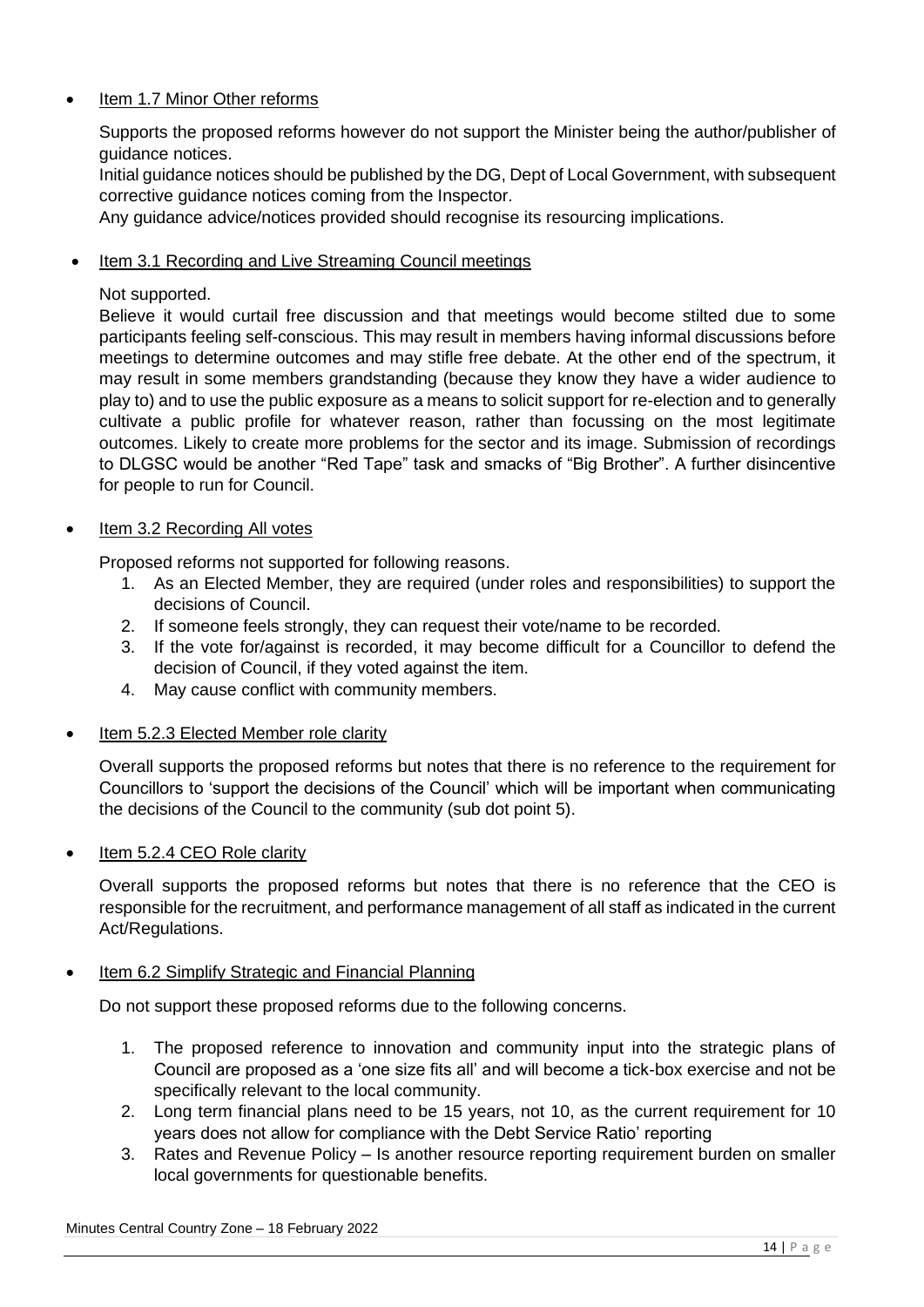#### **RESOLUTION**

**Moved: Cr Julie Ramm**

**Seconded: President Cr Bill Mulroney** 

- **1. That the recommendations contained in the 'Local Government Reform Proposal** *Submission'* **be endorsed, subject to the following amendments:**
	- **a. Item 1.6 Vexatious complaints – Support, subject to;**
		- **i. The Information Commissioner should also have the power to declare repeated FOI requests as vexatious.**
		- **ii. Legislation to include the ability of a person to lodge an appeal with the Inspector.**
	- **b. Item 1.7 Minor Other reforms – Support, subject to;**
		- **i. Do not support the Minister being the author/publisher of guidance notices.**
		- **ii. Initial guidance notices should be published by the DG, Dept of Local Government, with subsequent corrective guidance notices coming from the Inspector.**
		- **iii. Any guidance advice/notices provided should recognise its resourcing implications.**
	- **c. Item 3.1 Recording and Live Streaming Council meetings – Not Supported**
	- **d. Item 3.2 Recording All votes – Not Supported**
	- **e. Item 5.2.3 Elected Member role clarity – Support subject to including reference to the requirement for Councillors to 'support the decisions of the Council' which will be important when communicating the decisions of the Council to the community (sub dot point 5).**
	- **f. Item 5.2.4 CEO Role clarity – Support subject to including reference that the CEO is responsible for the recruitment, and performance management of all staff as indicated in the current Act/Regulations.**
	- **g. Item 6.2 Simplify Strategic and Financial Planning – Not Supported**
	- **h. Item 6.6 Audit Committees – Support subject to the requirement for independent members being mandatory not applying to Band 3 and 4 Local Governments.**
	- **i. Item 3.5 Chief Executive Officer Key Performance Indicators (KPIs) be Published – Not Supported**
- **2. That WALGA:**
	- **a. seek assurance from the Minister for Local Government that further detail on the proposed reforms will be provided to the sector for comment prior to the formulation of a draft Local Government Act Amendment Bill; and**
	- **b. seek a formal commitment from the Minister for Local Government that WALGA actively participates in the legislative drafting process necessary to formulate a draft Local Government Act Amendment Bill.**

#### **CARRIED**

<span id="page-14-0"></span>*Ten Local Government Reform Proposal submissions were received by WALGA from Members of the Central Country Zone.*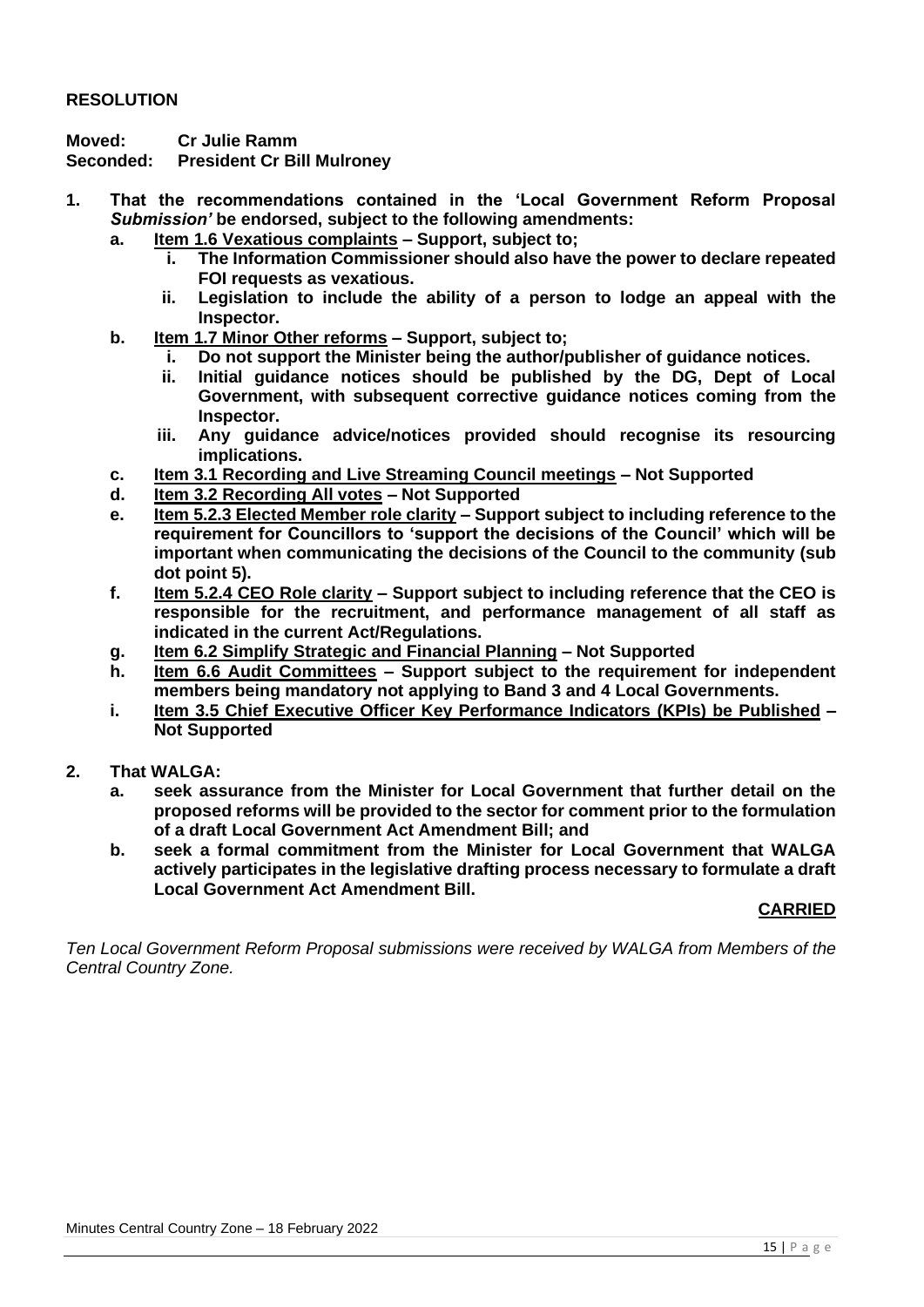#### **7.3.2 Ordinary State Council Meeting Agenda – 2 March 2022**

The full State Council Agenda can be found via link: [State Council Agenda 2 March 2022](https://walga.asn.au/getattachment/4b194053-8aeb-4e8b-ac6f-608427e73dd2/State-Council-Agenda-2-March-2022.pdf)

The Zone is able to provide comment or submit an alternative recommendation that is then presented to the State Council for consideration.

#### **Matters for Decision**

#### **5.1 Short-Term Accommodation Regulatory Scheme**

That the draft Short-Term Accommodation Regulatory Reform submission be endorsed

#### **Matters for Noting**

- 6.1 COVID-19 Update
- 6.2 2022-23 Federal Budget Submission
- 6.3 Detection of Polyphagous Shot-hole Borer and Implications for Local Government
- 6.4 State Planning Policy 2.9: Planning for Water Submission
- 6.5 Submission to Salaries and Allowances Tribunal Local Government Remuneration Inquiry

#### **RESOLUTION**

**Moved: Cr Julie Ramm Seconded: Cr Katrina Crute**

**That the Central Country Zone** 

- **1. Supports Matters for Decision, item 5.1 as listed above in the March 2022 State Council Agenda; and**
- **2. Notes all Matters for Noting and Organisational Reports as listed in the March 2022 State Council Agenda.**

**CARRIED**

#### <span id="page-15-0"></span>**7.4 WALGA President's Report**

The WALGA President's Report is attached to the Agenda (Attachment 4).

#### **RESOLUTION**

**Moved: President Cr Bill Mulroney Seconded: Cr Jonathan Hippisley**

**That the Central Country Zone notes the WALGA President's Report.**

#### **CARRIED**

#### <span id="page-15-2"></span><span id="page-15-1"></span>**8. ZONE REPORTS**

#### **8.1 Zone President Report**

*By Cr Brett McGuinness*

Cr Brett McGuinness advised the Zone that there was nothing to report.

#### <span id="page-15-3"></span>**Noted**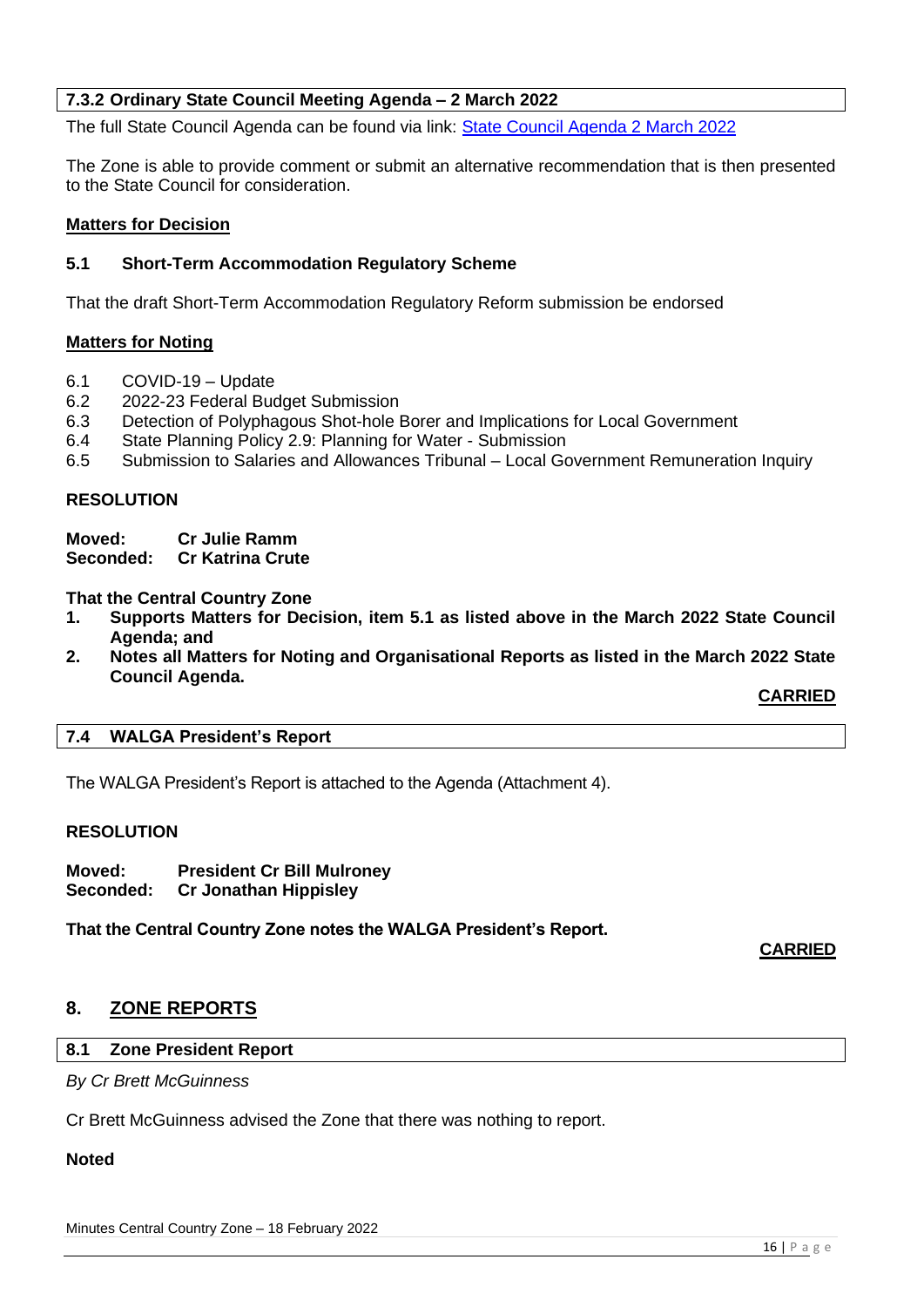#### **8.2 Local Government Agricultural Freight Group (LGAFG)**

#### *By Cr Katrina Crute*

Cr Katrina Crute provided her report to the Zone, as attached.

#### **RESOLUTION**

**Moved: President Cr Bill Mulroney Seconded: Cr Des Hickey**

#### **That the Local Government Agricultural Freight Group Report be received.**

**CARRIED**

#### <span id="page-16-0"></span>**8.3 Great Southern District Emergency Management Committee (DEMC)**

#### *By President Leigh Ballard*

President Leigh Ballard was an apology for the meeting.

#### **Noted**

#### <span id="page-16-1"></span>**8.4 Regional Health Advocacy Representative**

*By Ms Natalie Manton*

Ms Natalie Manton advised the Zone that there was nothing to report.

#### **Noted**

#### <span id="page-16-2"></span>**9. ZONE BUSINESS – MEMBER COUNCIL MATTERS**

#### <span id="page-16-3"></span>**9.1 CBH – Non Grain Storage**

*Cr Katrina Crute, Shire of Brookton*

Cr Crute enquired as to where does the CBH exemption from rates and the ex-gratia payment sit for the storage of Non Grain products by CBH.

Cr Crute's understanding is they get the exemption on the basis of Grain Storage but in the case of the Aldersyde Bin it has lime in it for sale to Growers at a significantly cheaper rate than local contractors can do it for.

#### **Action: WALGA to research this question and report back to the Zone.**

#### <span id="page-16-4"></span>**10. ZONE BUSINESS – OTHER BUSINESS/URGENT BUSINESS**

Nil